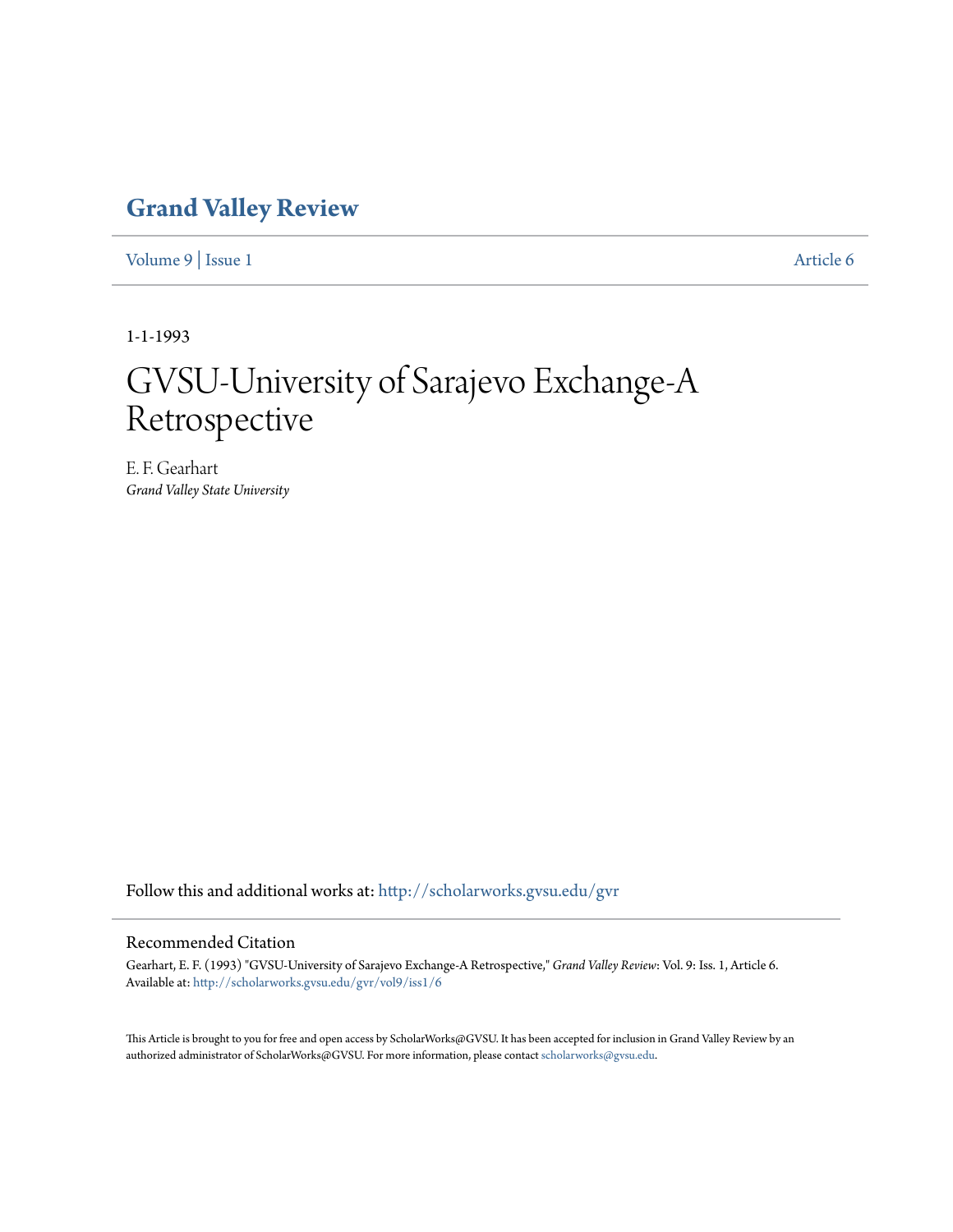## **GVSU-UNIVERSITY OF SARAJEVO EXCHANGE-A RETROSPECTIVE**

### *E. F. Gearhart*

The International Studies Institute-later to become the Center for International Studies--was created in 1970 to facilitate international cultural and educational exchange and to increase cultural diversity in the Grand Valley State Colleges (GVSC). An advisory board composed of representatives from the various colleges assisted the Institute in carrying out its mission.

Summer study abroad programs for students from GVSC and other American colleges were established in Austria, France, and Italy/Yugoslavia (Slovenia). Programs in other countries followed. A foreign student program was also initiated and soon attracted more than one hundred students from countries around the world to study at GVSC. Arrangements were made for GVSC students to study at numerous foreign universities during the academic year. Exchange programs of various kinds and duration involving students-and sometimes faculty-were negotiated and administered by the International Studies Institute with a number of foreign institutions including one in Egypt, the Academy of Economics in Krakow, Poland, and the University of Sarajevo.

The agreement with Sarajevo, signed initially in April, 1975, was very broad in its provisions and committed both institutions to a wide array of endeavors. It was ultimately approved by the governing bodies of both institutions and received the blessing of both the Yugoslav federal and state governments.

The influences and motivations which led to the agreement with the University of Sarajevo were many and varied. GVSC had secured a federal grant to send a community group, including a number of GVSC faculty, to Krakow, Poland during the summer of 1975. Contacts arising from this visit led eventually to an exchange agreement with the Academy of Economics there. Subsequent to the summer visit a small number of GVSC students attended regular academic sessions at the Jagellonian University in Krakow. A bridgehead had been established in Eastern Europe.

Arend D. Lubbers, President of GVSC, had maintained a keen interest in Yugoslavia since the summer of 1951 when, as a Community Ambassador from Holland, Michigan, he had worked with other students on building a stretch of railroad bed near Doboj, Bosnia. During this summer he made a brief visit to Sarajevo.

I had first visited Yugoslavia in the summer of 1968 in the company of Dr. Michael Petrovich while we were both on the faculty of Hope College. Dr. Petrovich, who was later to be interpreter of Serbo-Croation for Presidents Ford, Carter, and Reagan, had left Yugoslavia illegally during the communist regime. We were relieved to cross the border outside of Trieste without incident.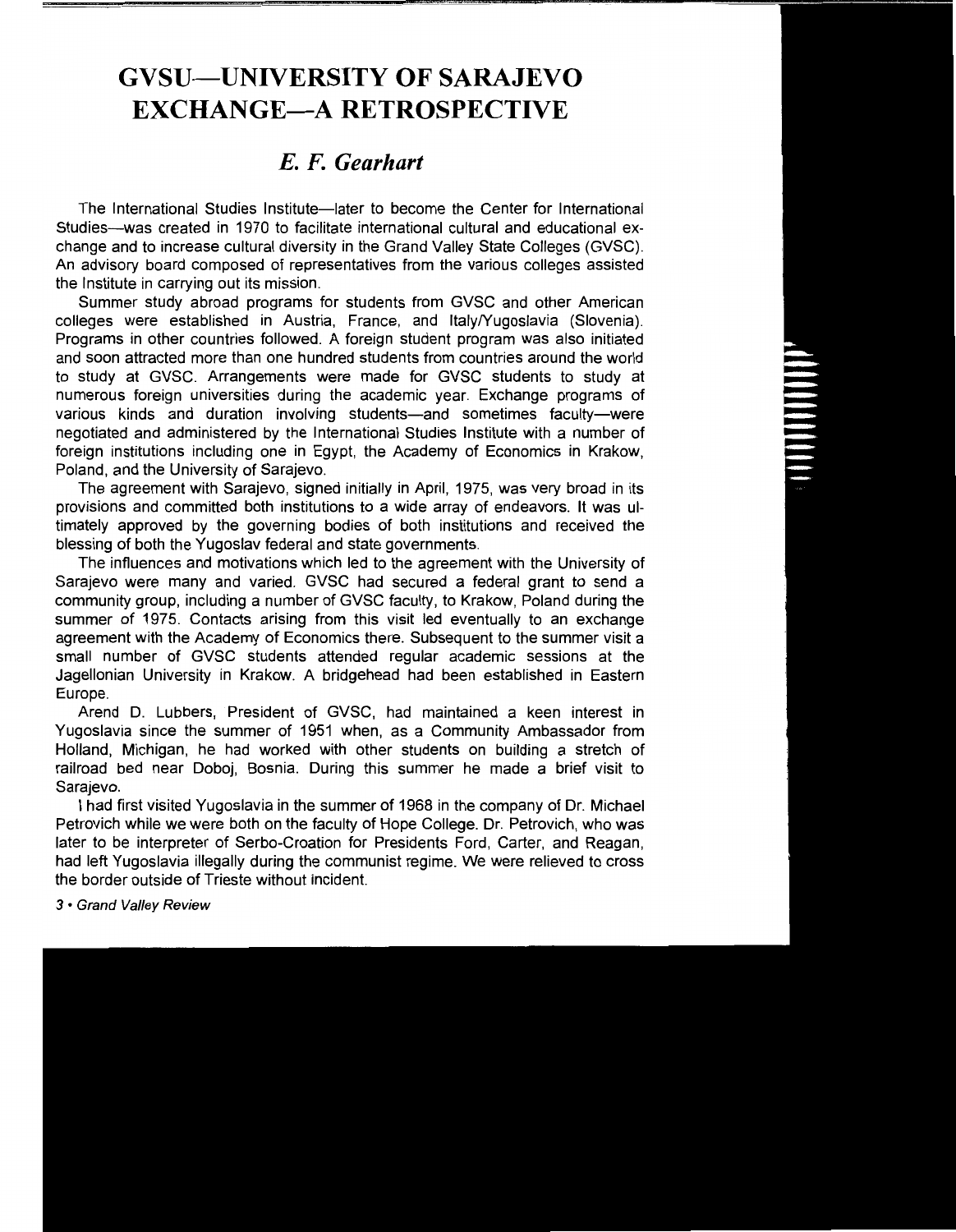We traveled along the Adriatic coast, stopping at points of interest, and spent a few days at the port city of Zadar as guests of the rector of Novi Sad, whom Dr. Petrovich had once accompanied on a trip to several American colleges and universities as a State Department Escort. We finally arrived in Dubrovnik where we vacationed for several days. I was fortunate to be able to return to Dubrovnik for at least a few days each summer for many years thereafter. Dr. Petrovich had written his doctoral dissertation on this city, the "Pearl of the Adriatic," and had many contacts there.

While at Hope College Dr. Petrovich had developed a Balkan Studies curriculum which was offered at the Vienna Summer School, which I directed. At the close of the formal academic session in Vienna, we accompanied the participants of the Balkan Studies program on a three week study tour through all of the republics of Yugoslavia and parts of Rumania and Bulgaria. We had also been successful in the late '60's in procuring federal grants for several Hope faculty to visit Yugoslavia.

On a later visit to Dubrovnik, my wife and I drove from Vienna accompanied by Don and Nancy Lubbers. Don, who had recently been appointed president of GVSC, had given the convocation address at the close of the Hope College Vienna Summer School. When the Lubberses left Dubrovnik by ship for Italy a few days later, my wife and I continued by car into the interior of the country. We drove through miles of vineyards along the way, stopping for lunch at Mostar, famous for its bridge spanning the Neretva river. This bridge was built during Turkish rule in the 16th century.

Our trip was purely serendipitous. We arrived at Sarajevo late in the evening and took a room at the largest hotel in the city, Hotel Europa, which we found by following the streetcar tracks into the center of town. The city lies in a valley like a bowl, surrounded by mountains. This makes it hot in summer and retains the pollution produced by industrialization. Many of the wooden houses on the outskirts bordering the sides of the mountains and in the older sections have latticed overhangs on the second story. Green cypress trees line the river or stand in small groves, providing a relief of color and nature in contrast to the drabness of modern buildings erected since WW II. Upon exploring the city the next day, we discovered that the famous Beg's Mosque was situated in the street behind the hotel. It has a splendid fountain in its courtyard, and the calls to prayer emanate from its minaret daily. We learned that Sarajevo contained 70 other mosques.

At the time of our visit, the area to the east of the hotel was open, and gypsies hawked their wares. The gypsies were later banished to the outskirts of the city, and this area was built up into a fancy bazaar with shops of different kinds catering to the tourists. Both have since been destroyed by the war. East of this, in an area called Bas Carsija, was the ancient crafts and tradesmen's quarter with narrow streets containing the shops and workplaces of various artisans. It was a fascinating place to visit, and we spent a few days in Sarajevo before continuing our journey. We were intrigued by the strong Moslem influence and the mixture of cultures which was evident.

An important influence on the success of the exchange was the fact that Gerald R. Ford, who grew up in Western Michigan, was President of the United States dur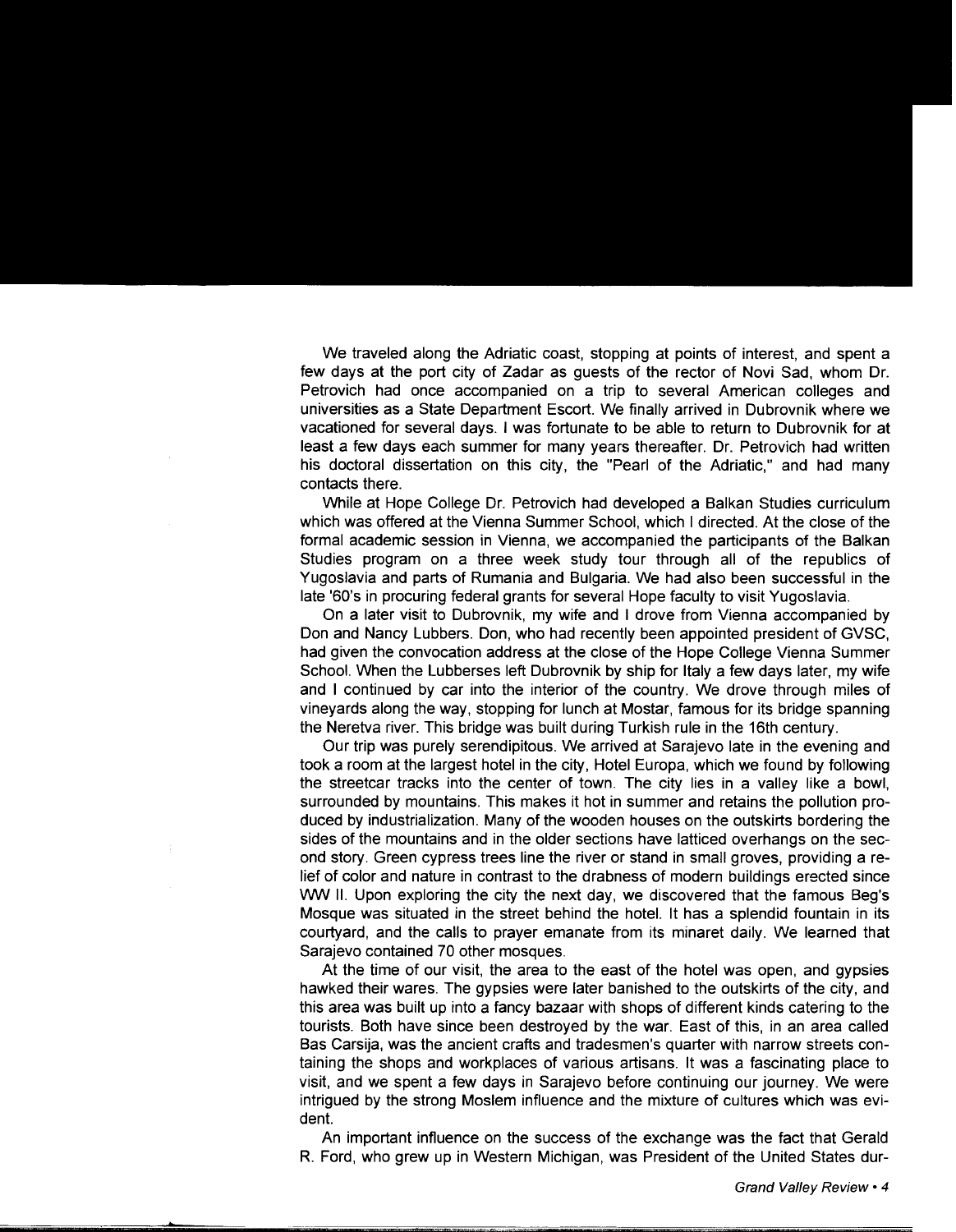ing 1974-76. Coincidentally, the Prime Minister of Yugoslavia, Bijedic, was a Bosnian from Mostar. During his official visit to Washington, Dr. Petrovich served as President Ford's interpreter. Both men were aware of the GVSC-University of Sarajevo exchange activities, and, at one point in their discussions President Ford said to Prime Minister Bijedic, "Take good care of them," meaning, of course, GVSC. This remark certainly did no harm to the relationship between the two institutions, and the officials of the Yugoslav federal and state governments became increasingly helpful.

In 1974 Dr. Petrovich joined the GVSC faculty as an associate professor. His contacts in Yugoslavia were numerous and influential. He learned that the University of Sarajevo would be receptive to overtures regarding an eventual exchange agreement. Negotiations were commenced and culminated in formal meetings in Sarajevo in April, 1975 between representatives of both institutions.

The delegation of the University of Sarajevo consisted of twelve members, including the rector, two vice-rectors, two deans, several members of the various faculties, and the Secretary General of the university. GVSC was represented by me and Dr. Petrovich, who also served as interpreter. At the last moment, James Mc-Clafferty of the Grand Rapids Public Schools and James Farmer of Community Education were added to the delegation to give it a wider community base.

During the course of these meetings, a fourteen-point agreement in principle was negotiated and signed on April 25 by Vice-Rector Emir Humo and me, representing our respective institutions. This agreement was reviewed in the fall of that year during a visit by a delegation from Sarajevo and signed by President Lubbers and Rector Zdravko Besarovic. An honorary degree was conferred on Rector Besarovic by GVSC during this visit. In 1987 the University of Sarajevo conferred an honorary degree on President Lubbers during the GVSC delegation's visit to Sarajevo. This agreement, which was subsequently formally approved by the governing bodies of each institution, contained a provision for an annual exchange of delegations to take place in Allendale and Sarajevo in alternate years " ... in order to discuss reports, produce initiatives for new endeavors, and to sign working documents relative to current and future cooperative efforts." Thus the foundation was laid for a broadbased program of educational and cultural exchange which would be updated annually and which has endured until the recent outbreak of civil war in Yugoslavia.

A summary of some of the items listed in the protocol will give a better understanding of the breadth of the provisions in the agreement. The institutions committed themselves

- 1. To provide an annual summer program of study for up to 25 students and a faculty leader at each institution.
- 2. To provide for study by students at each institution during the regular academic year on a reciprocal basis.
- 3. To exchange faculty from each institution annually for the equivalent of one full year.
- 4. To hold international symposia with simultaneous translation at each institution in alternate years.
- 5 Grand Valley Review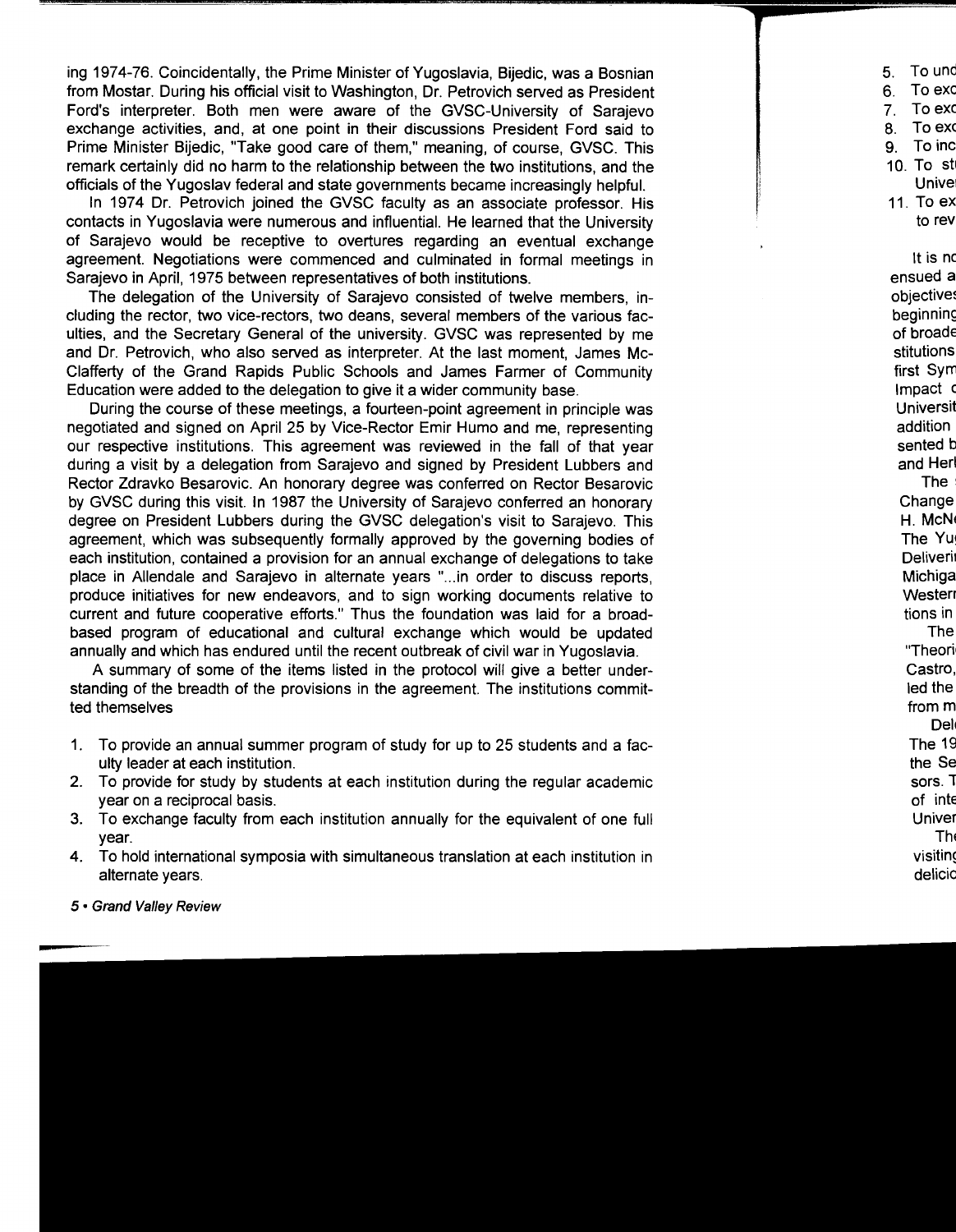- 5. To undertake the joint publication of a scholarly journal.
- 6. To exchange athletic groups.
- 7. To exchange cultural groups.
- 8. To exchange professional literature.
- 9. To include faculty from each institution in scholarly conferences.
- 10. To study the feasibility of establishing an American Studies Center at the University of Sarajevo and a Yugoslav Studies Center at GVSC.
- 11. To exchange delegations annually at alternate locations. The purpose would be to review past activities and initiate new endeavors.

It is not my intent to provide a comprehensive chronicle of all the activities which ensued as a result of this exchange agreement, but examples will illustrate that the objectives were taken seriously and implemented where possible. From the beginning, representatives of the University of Sarajevo had stressed the importance of broadening the impact of the exchange by including representatives from other institutions in the reciprocal activities whenever possible and appropriate. Thus, at the first Symposium which was held at Sarajevo in March, 1977 on the theme "The Impact of Industrialization on Society," papers were given by faculty from the University of Mannheim, Germany, and the Free University of Brussels, Belgium, in addition to faculty from GVSC and the University of Sarajevo. GVSC was represented by professors John Bornhofen, Gilbert Davis, Anthony Travis, William Yerkes and Herbert Gutman of the Graduate Center, City College of New York.

The second Symposium was held in April, 1978 at GVSC on the topic "Social Change in the Contemporary World." The keynote address was given by Dr. William H. McNeill, Distinguished Service Professor of History of the University of Chicago. The Yugoslav ambassador to the United States, Dimce Belovske, also attended. Delivering papers for the American contingent were faculty from GVSC, Western Michigan University, Denison University, Ohio State University, Hope College, and Western Theological Seminary, thus fulfilling the mandate to include sister institutions in our activities.

The following year the Symposium was held in Mostar and Sarajevo on the theme "Theories and Methods of Education in Contemporary Society." Professors Barry Castro, Reid Holland, Antonio Herrera, Bennett Rudolph and Douglas Kindschi, who led the delegation, gave papers for GVSC. It should be obvious that faculty members from many disciplines were included in these activities.

Delegations exchanged visits annually and often included community members. The 1977 University of Sarajevo delegation consisted of Vice-Rector Dr. Emir Humo, the Secretary General of the University, Dr. Suleman Resulovic, and three professors. Tours for the delegation to factories in Detroit, our capital in Lansing, and points of interest in Chicago were arranged. Dr. Humo later became Rector of the University of Mostar and subsequently ambassador from Yugoslavia to Panama.

The host institution tried to arrange activities of interest for the members of the visiting delegation. When I think back on my visits to Yugoslavia, I remember delicious meals. Restaurants are often situated along running water where a large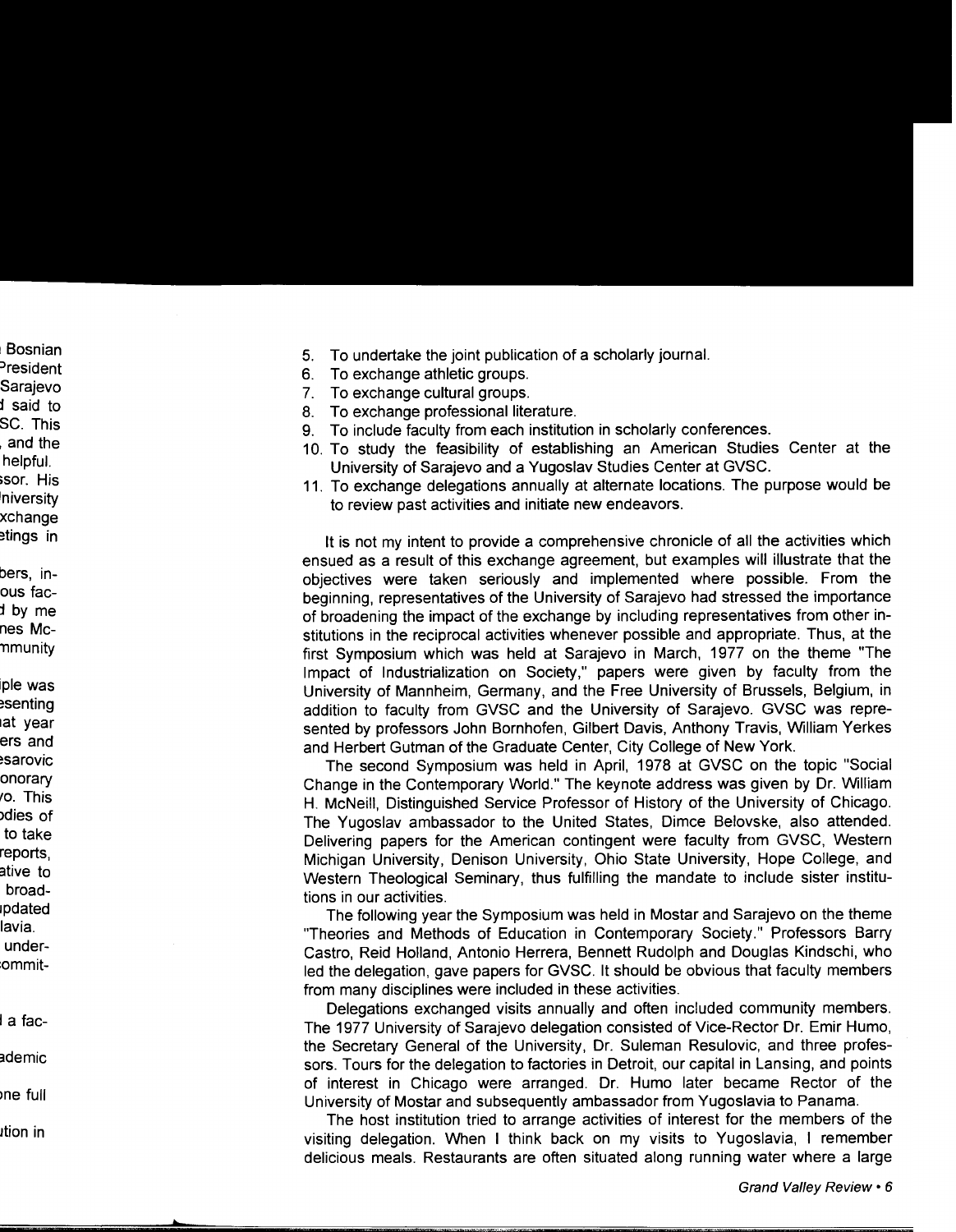water wheel slowly turns a spit holding a roasting lamb. There is often a spring-fed pool containing trout. Among the food I found especially delicious, in addition to roast lamb and trout prepared in various ways, were stuffed grape leaves; aiva, -a salad made from peeled, roasted red peppers; serbian salad, composed of chopped tomatoes, olives, cucumbers, onions, and feta cheese; travnicki sir--a kind of pungent feta cheese; moussaka, a baked dish consisting of slices of eggplant, ground lamb and tomatoes covered with a cheese sauce; and sarma, stuffed cabbage leaves. These would be followed by baklava for dessert and, naturally, thick Turkish coffee: the ubiquitous cevapcici and rasnjici are well known to tourists. The sight and smell of cooking food create an instant appetite! Our Sarajevo colleagues were generous hosts.

Faculty members were exchanged on a regular basis. Among the early faculty to represent GVSC in Sarajevo were Patrick MacVicar-Whelan, Tony Parise, Kenneth Zapp, and lngrun Lafleur. The latter two continued to be active in the exchange activities during their tenure at GVSC. Many Yugoslav professors have taught at GVSC over the years, but Dr. Peter Mandie has returned most often. His last teaching assignment was in 1991. He returned to Sarajevo in December of that year.

Yugoslav universities sponsor an annual assembly in Dubrovnik called "University Today" to discuss issues of relevance to them. Representatives from GVSC have been invited to attend these meetings, and at times have been specifically invited to deliver papers. President Lubbers and Vice President Niemeyer have done so on different occasions. For the sake of convenience and economy, the annual meeting of delegations has often been held in conjunction with the "University Today" when hosted by the University of Sarajevo.

The most noteworthy exchange of athletic groups to date has been the trip to Yugoslavia in 1976 by the GVSC basketball team and the visit to the United States the following year by the Sarajevo basketball team "Sosna." The GVSC team played a number of games with clubs throughout Yugoslavia, winning about half of them. Considering that the Yugoslav clubs were semi-professional, the performance of the Lakers was commendable. Commenting on this trip, coach Tom Villemure stated, "It was one of the greatest experiences of my life, and I'm sure many of the players felt the same way." When the Lakers played the Yugoslav team at the Silverdome in November of the following year, the Lakers were victorious. The Yugoslav team played a number of games with teams from various American colleges and universities.

Exchanges of books and professional literature between the two institutions were made on the basis of a value determined at the annual meeting of the delegations. Initially, this was set at \$2,000 per institution.

The publication of a scholarly journal, which was envisioned in the early years of cooperative efforts, never became a reality despite much discussion and planning. However, papers delivered at the symposia were published, and two books were coauthored by Peter Mandie and Antonio Herrera. Education for the Twenty-First Century: From Traditional Education to Technological Revolution was published in English and Serbo-Croation at Belgrade in 1989. Multi-Cultural Education, completed